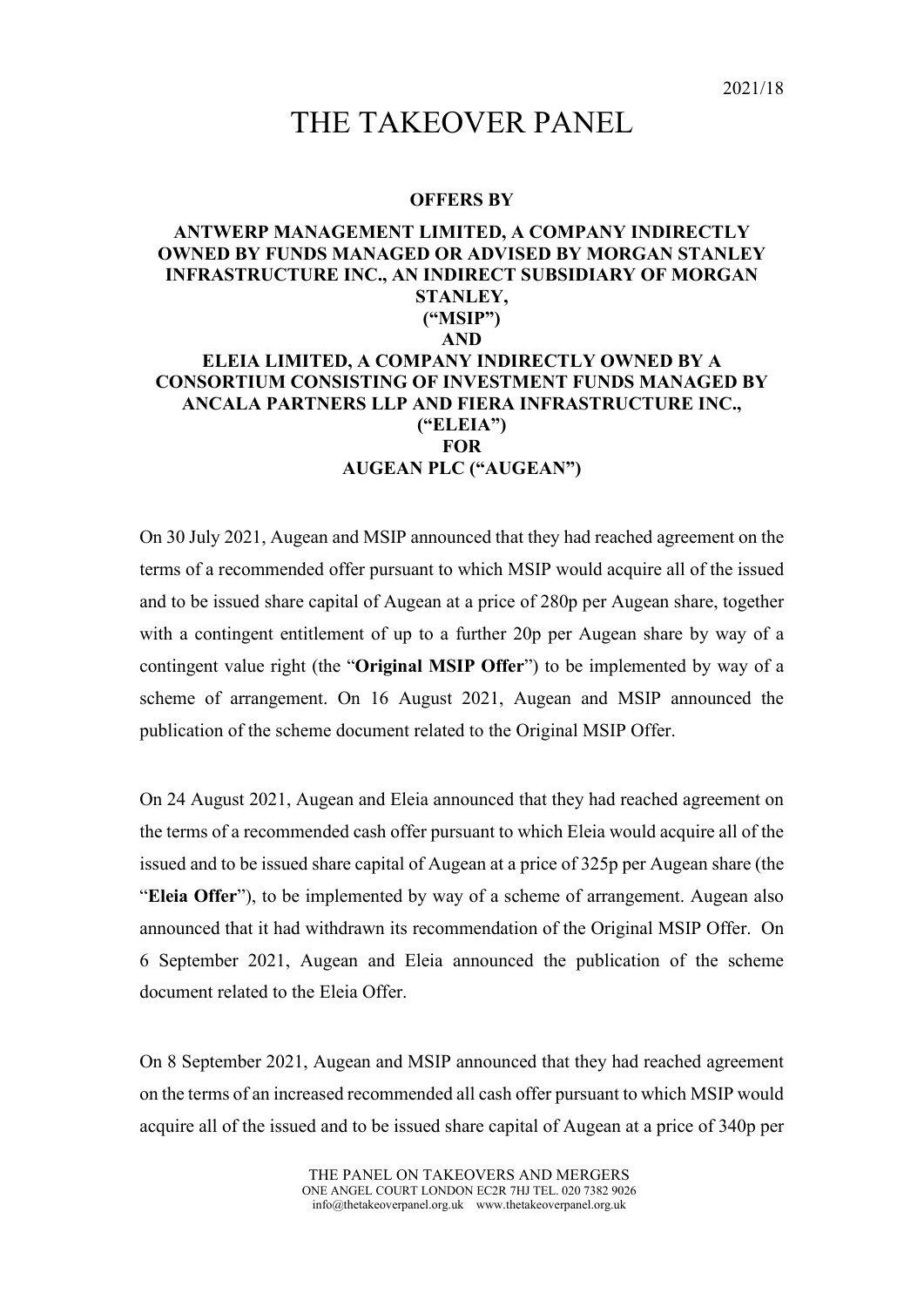Augean share, to be implemented by way of a scheme of arrangement (the "**Increased MSIP Offer**"). Augean also announced that it had withdrawn its recommendation of the Eleia Offer. The contingent entitlement of up to a further 20p per Augean share by way of a contingent value right that formed part of the Original MSIP Offer does not form part of the Increased MSIP Offer.

On the basis that neither offeror has declared its offer final, such that either offer may be increased or otherwise revised, a competitive situation continues to exist for the purposes of Rule 32.5 of the Takeover Code (the "**Code**").

In order to provide an orderly framework for the resolution of this competitive situation, and in accordance with Rule 32.5, the Panel Executive has, at the request of the parties, established an auction procedure which, assuming that a competitive situation continues to exist, is expected to commence at 17.00 on 21 September 2021 and end during the evening of 22 September 2021. The default auction procedure set out in Appendix 8 to the Code will therefore not apply.

The auction procedure will consist of a maximum of five rounds which will all take place on the evening of 22 September 2021. In the first round, only the offeror with the lowest offer as at the commencement of the auction (or, in the event of both offers being at the same price, the offeror that last announced a revision to its offer) may make an increased bid. In the second round, only the offeror that was not eligible to make a bid in the first round may make an increased bid (and it may do so even if no increased bid was made in the first round by the other offeror). If the auction procedure has not concluded after the second round (which it will if no increased bid is made in the second round), there will be up to two further rounds, in which only the offeror that was not eligible to make a bid in the prior round may make an increased offer. If the auction procedure has not concluded after either of these two further rounds (which it will if no increased bid is made in either such further round), there will be a final round, in which both offerors may make an increased bid.

An offeror that is permitted to make a bid in any round may make a fixed price bid in cash in pounds sterling and in whole pence. No other form of consideration (including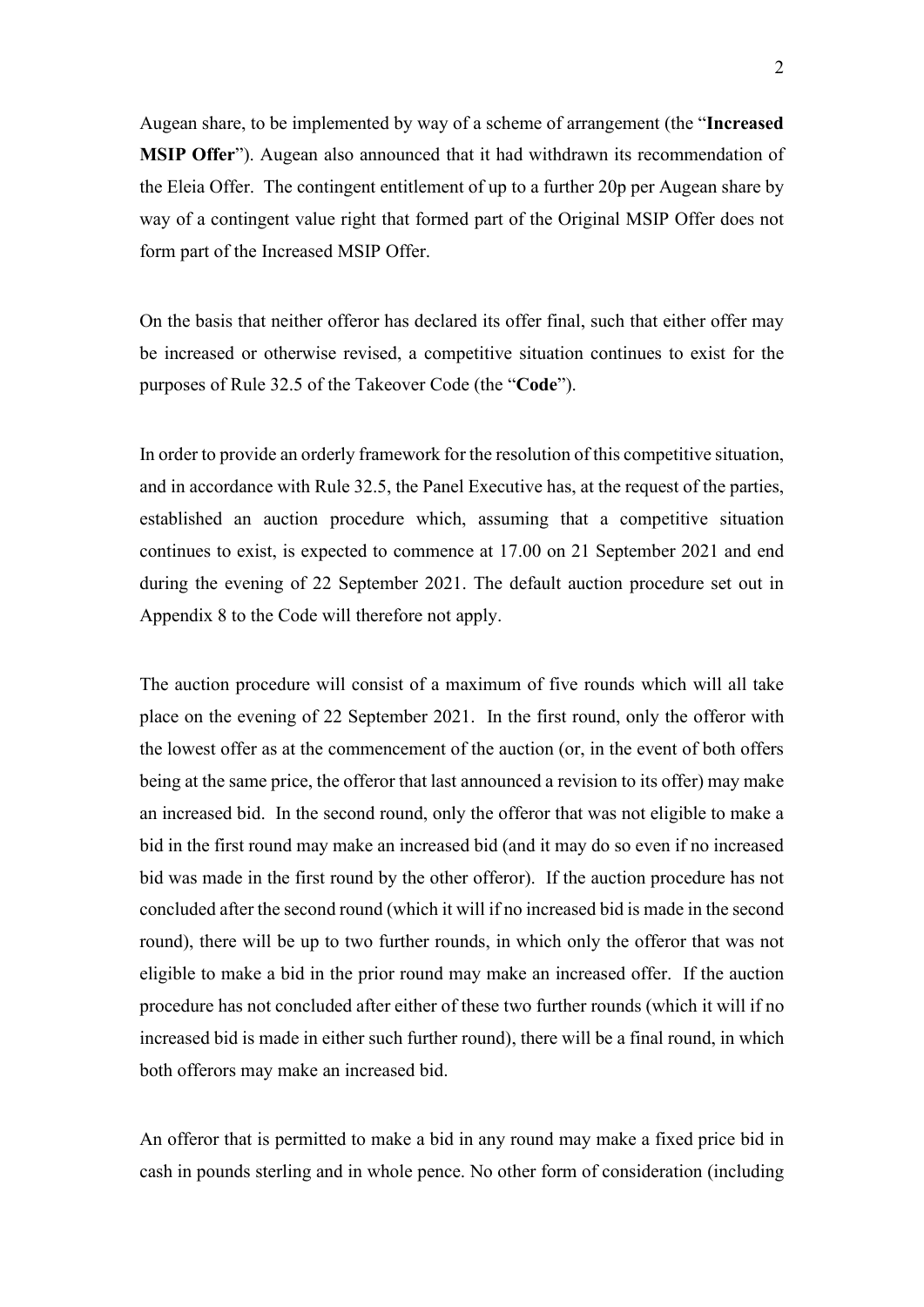any contingent value right) is permitted. In the final round, each offeror is additionally permitted to make its offer subject to the condition that the other offeror also makes a bid in the final round. Formula bids are not permitted in any round and there is no requirement that an increased bid must be higher by any minimum increment than the other offeror's bid.

Any increased bids lodged during the auction procedure will not be announced publicly by any of the parties other than as set out below.

As soon as practicable following completion of the auction procedure on the evening of 22 September 2021, the Panel Executive will make an announcement in accordance with Rule 30.1 of the Code (which will also be published on the Panel's website). That announcement will set out the prices of the offers to be announced or confirmed by each offeror following the conclusion of the auction procedure.

Following the Panel Executive's announcement of the result of the auction procedure and by no later than 07.00 on 23 September 2021, each of the offerors is required to make an appropriate announcement under Rule 2.7 of the Code of a revised offer in respect of its latest bid lodged in accordance with the auction procedure (or alternatively, if it did not lodge an increased bid during the auction procedure, a confirmation of its pre-existing offer).

Thereafter, the parties shall consult the Panel Executive regarding the offer timetable, including the date for the shareholder meetings to approve any offer to be implemented by means of a scheme of arrangement.

It is possible that the auction procedure may complete in circumstances where the revised offers which the offerors are required to announce are at the same price in cash.

Between 17.00 on 21 September 2021 and the end of the auction procedure: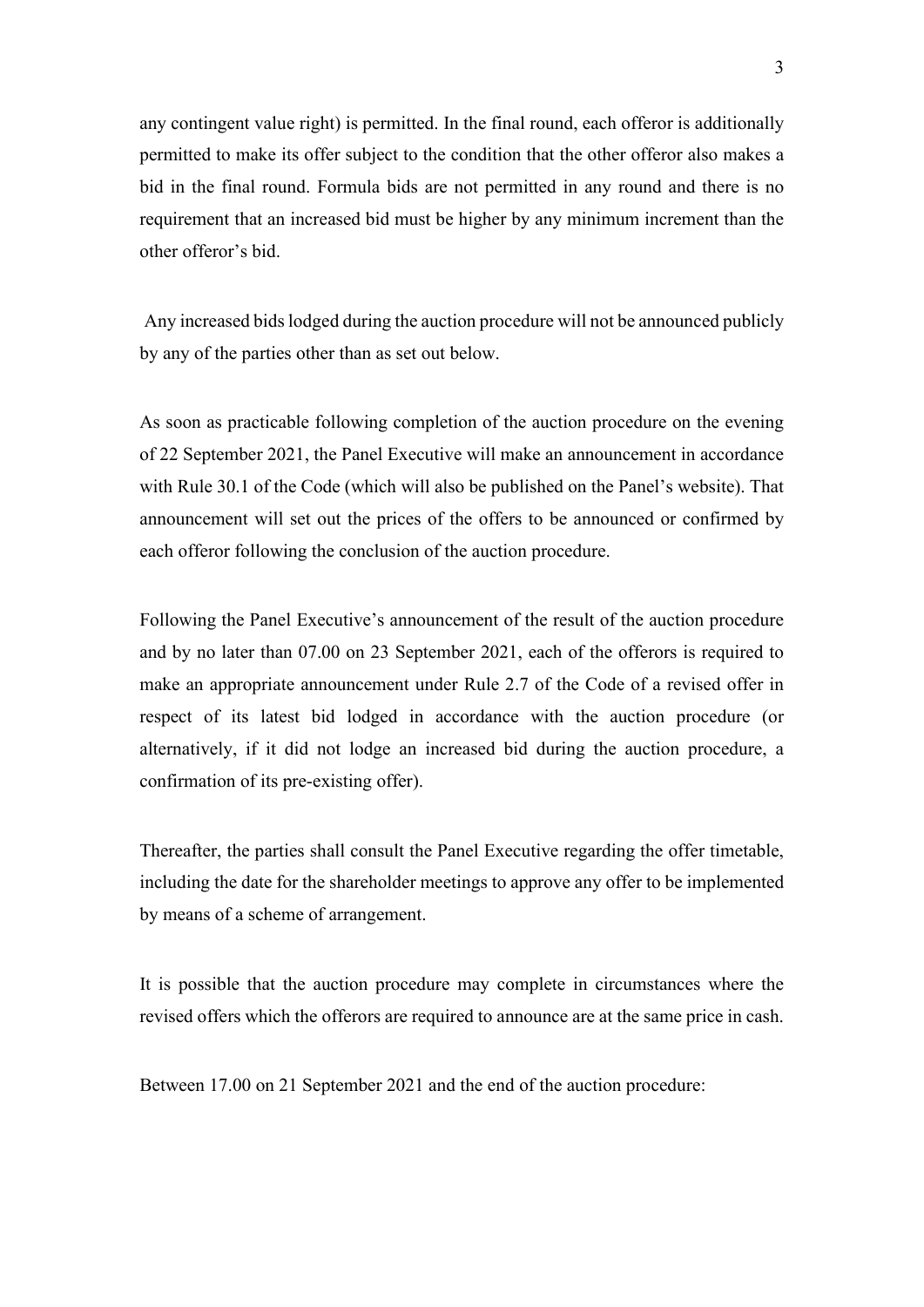- (a) an offeror may not introduce additional conditions to its offer, reduce the level of its acceptance condition (if applicable), waive any of the other conditions to its offer, or switch from a scheme of arrangement to a contractual offer or vice versa;
- (b) an offeror (and each person acting in concert with an offeror) may not deal in relevant securities of Augean or take any steps to procure, amend or renew any irrevocable commitment or letter of intent in relation to its or the other offeror's offer; and
- (c) an offeror (and each person acting in concert with an offeror) may not make any public statement in relation to or impacting on the auction procedure or the terms of its or the other offeror's offer for Augean.

The Panel Executive reserves the discretion to amend the auction procedure as appropriate. In particular, the times referred to above are subject to change, depending on the circumstances at the time.

Save for an offer in respect of a bid lodged in accordance with, or as otherwise provided by, the auction procedure, neither offeror will be permitted to announce or to make a revised offer for Augean at or after 17.00 on 21 September 2021. Following the conclusion of the auction procedure, neither offeror is permitted to revise the price of its offer for Augean from that established by means of the auction procedure, or to introduce any new alternative offer unless, under the normal provisions of the Code, a person other than MSIP or Eleia (or any person acting in concert with either MSIP or Eleia) announces a firm intention to make an offer for Augean.

If either offeror makes a "no increase" statement prior to 17.00 on 21 September 2021, the auction procedure shall not commence. However, if one offeror makes a "no increase" statement between 07.00 on 20 September 2021 and 17.00 on 21 September 2021 the other offeror shall be permitted to announce a revised offer prior to 17.00 on 22 September 2021.